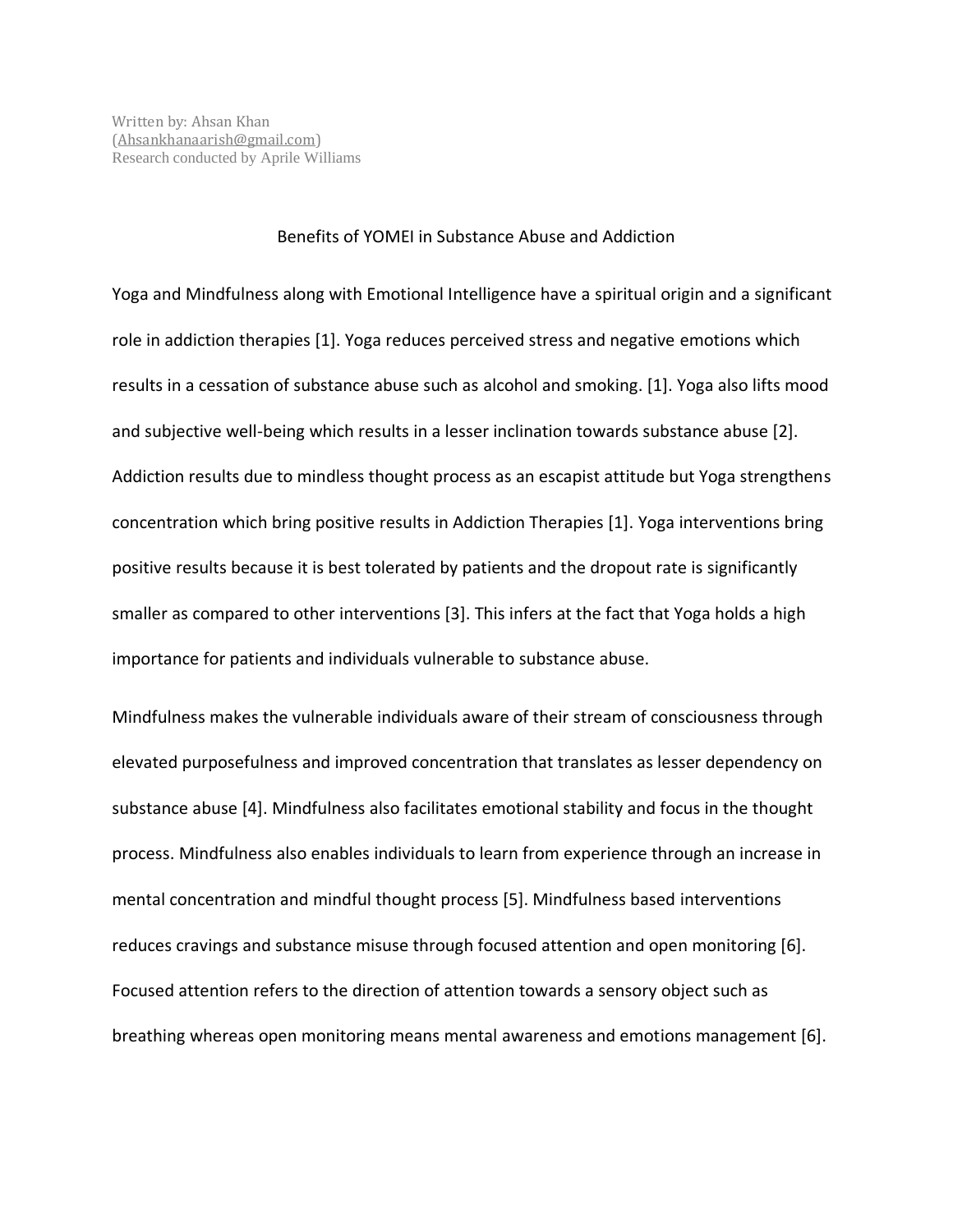Addiction patterns are linked to stress and Mindful interventions are believed to reduce perceived stress and thus, causing a decrease in substance abuse [7].

Emotional Intelligence reduces instability and dangerous behaviors through emotional recognition [8]. Emotionally Intelligent individuals are more stable and less inclined to Substance Abuse as compared to Emotionally unstable and vulnerable groups [8]. Emotional Intelligence facilitates the vulnerable groups in confrontation and coping with mental stress because mental stress is the primary cause of addiction [8]. Emotional Intelligence improves emotional regulation which has a substantial role in preventing or treating Substance Use Disorders [9]. Emotional Intelligence also strengthens self-control and stress management which is potentially helpful in Addiction Therapies [10].

Due to the fact that YOMEI (Yoga, Mindfulness & Emotional Intelligence) has a spiritual origin and Addiction is caused by mental and spiritual issues, YOMEI interventions and training could potentially prove to be a life changing experience for addicted and vulnerable individuals.

## References

[1] S. Khanna and J. Greeson, "A narrative review of yoga and mindfulness as complementary therapies for addiction", *Complementary Therapies in Medicine*, vol. 21, no. 3, pp. 244-252, 2013. Available: 10.1016/j.ctim.2013.01.008

[2] P. Kuppili, A. Parmar, A. Gupta and Y. Balhara, "Role of Yoga in Management of Substanceuse Disorders: A Narrative Review", *Journal of Neurosciences in Rural Practice*, vol. 09, no. 01, pp. 117-122, 2018. Available: 10.4103/jnrp.jnrp\_243\_17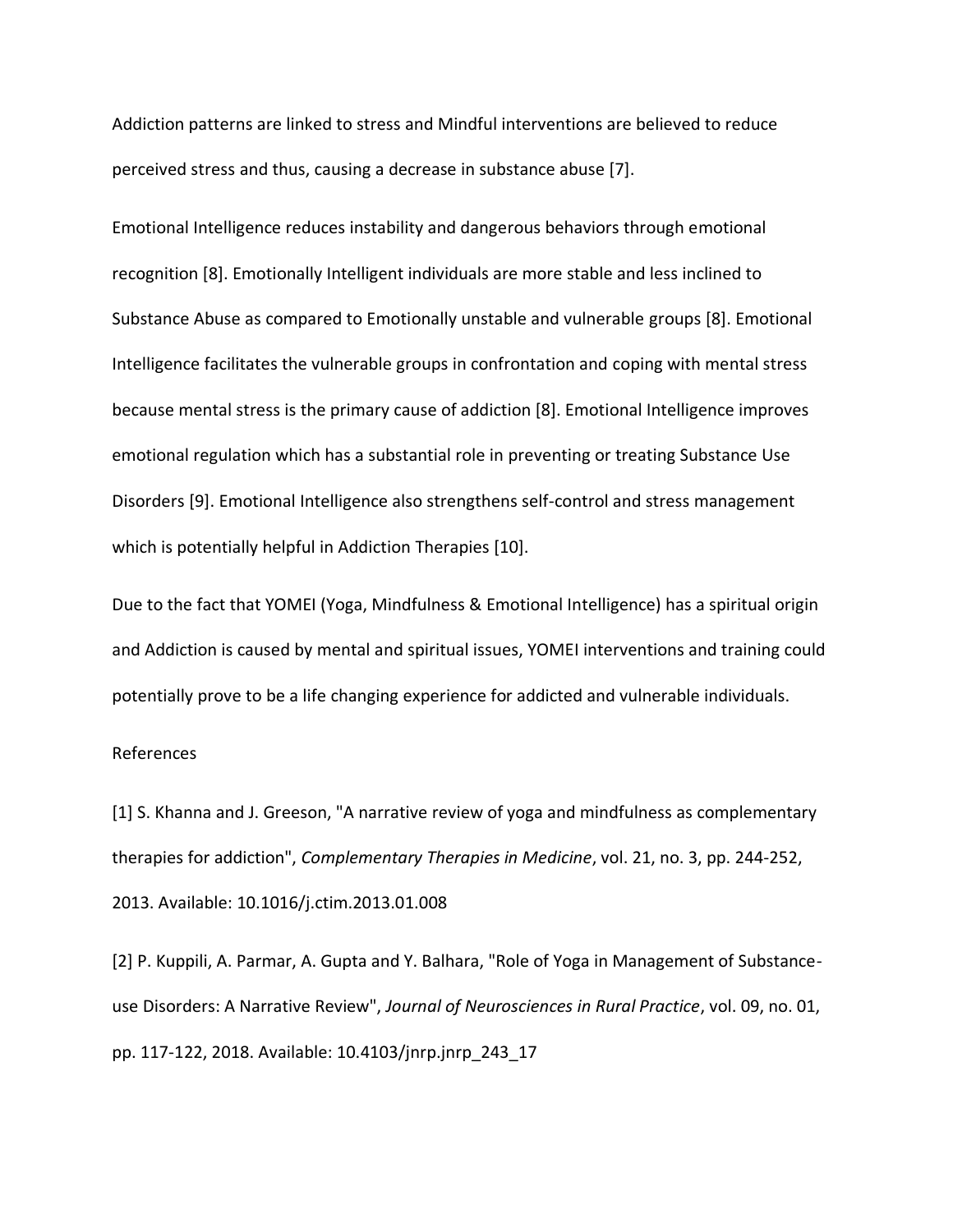[3] D. Lutz, D. Gipson and D. Robinson, "Yoga as an adjunct for treatment of substance abuse.", *Practice Innovations*, vol. 4, no. 1, pp. 13-27, 2019. Available: 10.1037/pri0000079

[4] W. Li, M. Howard, E. Garland, P. McGovern and M. Lazar, "Mindfulness treatment for substance misuse: A systematic review and meta-analysis", *Journal of Substance Abuse Treatment*, vol. 75, pp. 62-96, 2017. Available: 10.1016/j.jsat.2017.01.008

[5] L. Peltz and D. Black, "The Thinking Mind as Addiction: Mindfulness as Antidote", *Substance Use & Misuse*, vol. 49, no. 5, pp. 605-607, 2014. Available: 10.3109/10826084.2014.852803

[6] E. Garland and M. Howard, "Mindfulness-based treatment of addiction: current state of the field and envisioning the next wave of research", *Addiction Science & Clinical Practice*, vol. 13, no. 1, 2018. Available: 10.1186/s13722-018-0115-3

[7] M. Marcus and A. Zgierska, "Mindfulness-Based Therapies for Substance Use Disorders: Part 1", *Substance Abuse*, vol. 30, no. 4, pp. 263-265, 2009. Available: 10.1080/08897070903250027

[8] A. Mehdizadeh Zare Anari and F. Hajhoseini, "P-67 - The relation between emotional intelligence and instable personality in substance abusers", *European Psychiatry*, vol. 27, p. 1, 2012. Available: 10.1016/s0924-9338(12)74234-7

[9] K. Leite, F. Martins, A. Trevizol, J. Noto and E. Brietzke, "A critical literature review on emotional intelligence in addiction", *Trends in Psychiatry and Psychotherapy*, vol. 41, no. 1, pp. 87-93, 2019. Available: 10.1590/2237-6089-2018-0002